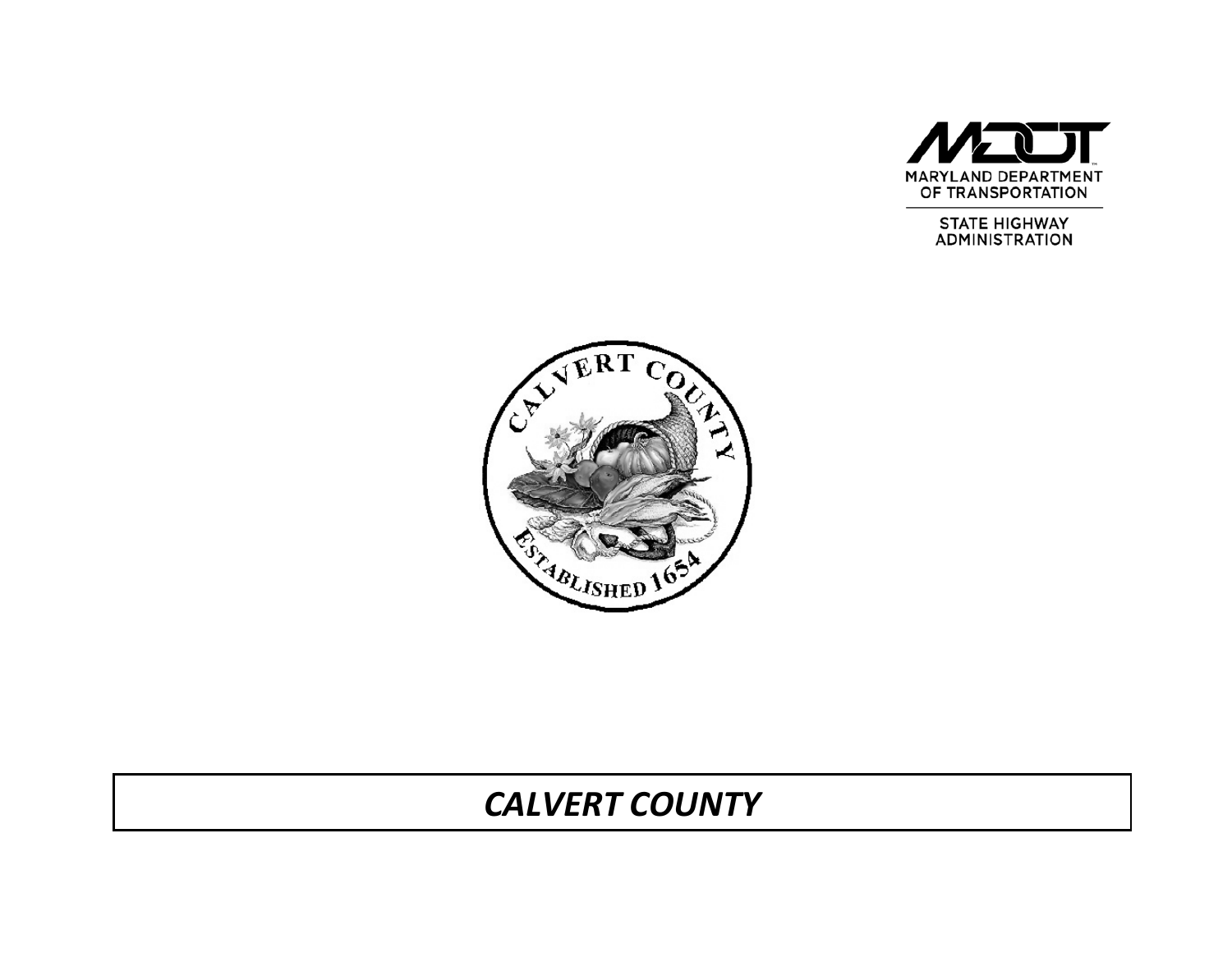#### *STATE HIGHWAY ADMINISTRATION -- Calvert County -- Line 1 Primary Development & Evaluation Program*



**PROJECT: MD 2/4, Solomons Island Road**

**DESCRIPTION: A project to upgrade and widen MD 2/4 to a six-lane divided highway from north of Stoakley Road/Hospital Road to south of MD 765A (3.5 miles).**

**PURPOSE & NEED SUMMARY STATEMENT: This project will improve mobility for planned development.**

**X Project Inside PFA Grandfathered PFA Status Yet to Be Determined | Exception Granted Project Outside PFA Exception Will Be Required SMART GROWTH STATUS:** Project Not Location Specific Not Subject to PFA Law

**STATUS: Project on hold.**

**SIGNIFICANT CHANGE FROM FY 2021 - 26 CTP: None.**

| <b>FEDERAL - Other Principal Arterial</b>                        |  |  |
|------------------------------------------------------------------|--|--|
| <b>STATE SYSTEM: Primary</b>                                     |  |  |
| <b>Estimated Annual Average Daily Traffic (vehicles per day)</b> |  |  |
| 36,300 - 43,600                                                  |  |  |
|                                                                  |  |  |
| 46,300 - 57,500                                                  |  |  |
|                                                                  |  |  |
|                                                                  |  |  |
|                                                                  |  |  |
|                                                                  |  |  |
|                                                                  |  |  |
|                                                                  |  |  |
|                                                                  |  |  |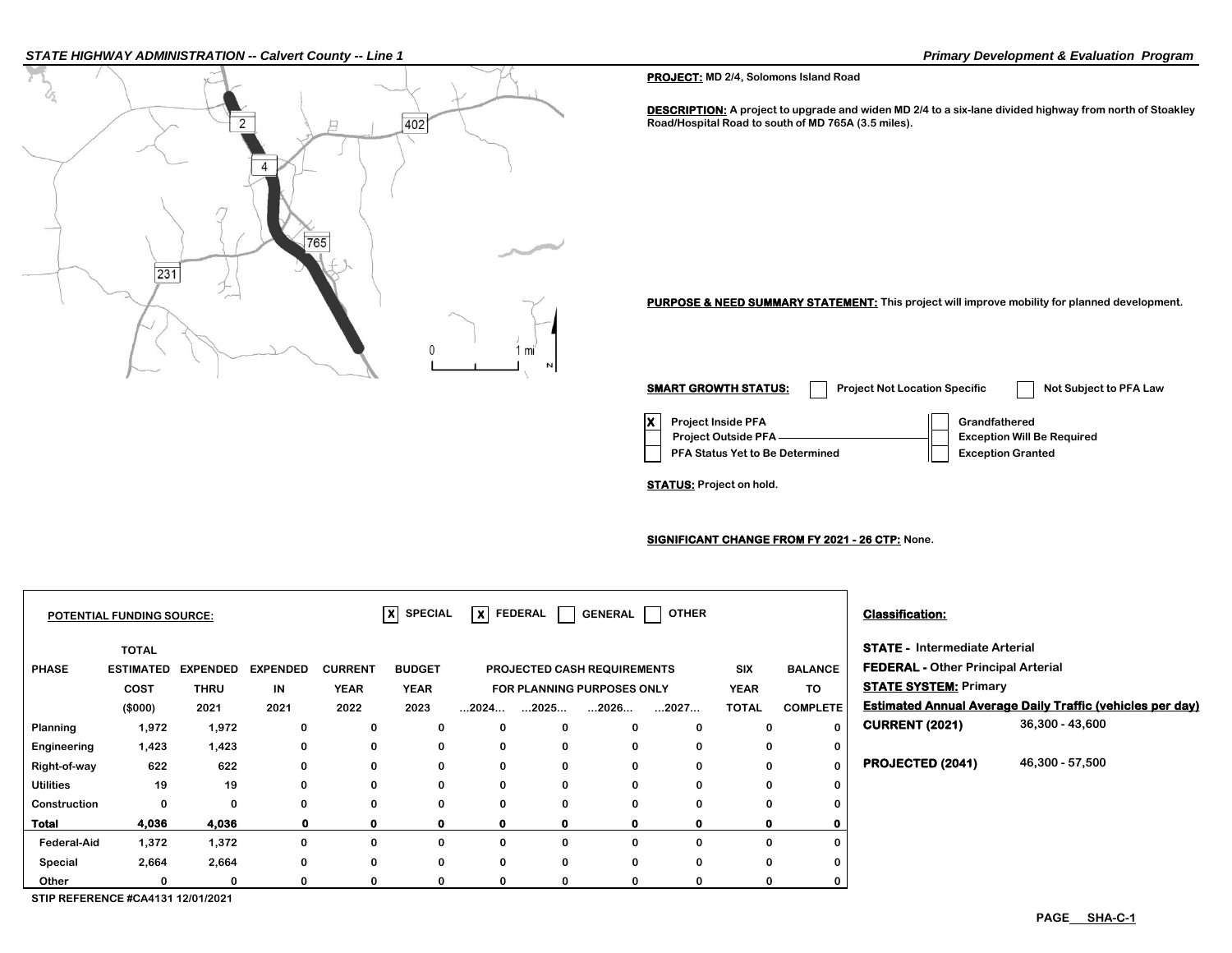#### *STATE HIGHWAY ADMINISTRATION -- Calvert County -- Line 2 Primary Development & Evaluation Program*



**PROJECT: MD 4, Patuxent Beach Road and Solomons Island Road**

**DESCRIPTION: Study to upgrade MD 4 between MD 2 and MD 235 (4.0 miles), including the Governor Thomas Johnson Memorial Bridge (bridge 04019) over the Patuxent River and the intersection at MD 235. This project will include bicycle and pedestrian accomodations as appropriate.**

**PURPOSE & NEED SUMMARY STATEMENT: MD 4 corridor improvements will reduce congestion and provide capacity for planned development.**

**X** Project Inside PFA **Grandfathered PFA Status Yet to Be Determined | Exception Granted Project Outside PFA Exception Will Be Required SMART GROWTH STATUS:** Project Not Location Specific Not Subject to PFA Law

**STATUS: Project on hold.**

**SIGNIFICANT CHANGE FROM FY 2021 - 26 CTP: None.**

|                                   | <b>POTENTIAL FUNDING SOURCE:</b>                |                                |                       |                               | $ X $ SPECIAL                |                      | $\overline{\mathsf{x}}$ FEDERAL $\Box$ |                                                           | GENERAL   OTHER |                           |                      | <b>Classification:</b>                                                                                            |                                                                  |  |
|-----------------------------------|-------------------------------------------------|--------------------------------|-----------------------|-------------------------------|------------------------------|----------------------|----------------------------------------|-----------------------------------------------------------|-----------------|---------------------------|----------------------|-------------------------------------------------------------------------------------------------------------------|------------------------------------------------------------------|--|
| <b>PHASE</b>                      | <b>TOTAL</b><br><b>ESTIMATED</b><br><b>COST</b> | <b>EXPENDED</b><br><b>THRU</b> | <b>EXPENDED</b><br>IN | <b>CURRENT</b><br><b>YEAR</b> | <b>BUDGET</b><br><b>YEAR</b> |                      |                                        | PROJECTED CASH REQUIREMENTS<br>FOR PLANNING PURPOSES ONLY |                 | <b>SIX</b><br><b>YEAR</b> | <b>BALANCE</b><br>TO | <b>STATE - Intermediate Arterial</b><br><b>FEDERAL - Other Principal Arterial</b><br><b>STATE SYSTEM: Primary</b> |                                                                  |  |
|                                   | (\$000)                                         | 2021                           | 2021                  | 2022                          | 2023                         | $\dots$ 2024 $\dots$ | $\dots$ 2025 $\dots$                   | 2026                                                      | 2027            | <b>TOTAL</b>              | <b>COMPLETE</b>      |                                                                                                                   | <b>Estimated Annual Average Daily Traffic (vehicles per day)</b> |  |
| Planning                          | 4,941                                           | 4,941                          | 0                     | 0                             | 0                            | 0                    | 0                                      | 0                                                         | $\Omega$        | 0                         | 0                    | <b>CURRENT (2021)</b>                                                                                             | 28,900                                                           |  |
| Engineering                       | 918                                             | 918                            |                       | 0                             | $\mathbf 0$                  | 0                    | 0                                      | 0                                                         | $\Omega$        | 0                         | 0                    |                                                                                                                   |                                                                  |  |
| Right-of-way                      | 0                                               | 0                              | 0                     | 0                             | 0                            | 0                    | $\mathbf 0$                            | 0                                                         | 0               | 0                         | $\Omega$             | <b>PROJECTED (2041)</b>                                                                                           | 38,275                                                           |  |
| <b>Utilities</b>                  | 0                                               | 0                              | 0                     | 0                             | 0                            | 0                    | 0                                      | 0                                                         | 0               | 0                         | $\Omega$             |                                                                                                                   |                                                                  |  |
| Construction                      | $\Omega$                                        | 0                              | 0                     | 0                             | $\mathbf{0}$                 | 0                    | $\mathbf 0$                            | 0                                                         |                 | 0                         |                      |                                                                                                                   |                                                                  |  |
| Total                             | 5,859                                           | 5,859                          |                       | 0                             | 0                            | 0                    | $\mathbf 0$                            |                                                           |                 | 0                         |                      |                                                                                                                   |                                                                  |  |
| <b>Federal-Aid</b>                | 3,733                                           | 3,733                          | (0)                   | 0                             | $\mathbf{0}$                 | 0                    | 0                                      | $\Omega$                                                  | $\Omega$        | 0                         |                      |                                                                                                                   |                                                                  |  |
| Special                           | 2,126                                           | 2,126                          |                       | 0                             | 0                            | 0                    | 0                                      | $\Omega$                                                  | $\Omega$        | 0                         |                      |                                                                                                                   |                                                                  |  |
| Other                             |                                                 | $\Omega$                       |                       | $\Omega$                      |                              | 0                    | $\mathbf 0$                            | $\Omega$                                                  |                 | 0                         |                      |                                                                                                                   |                                                                  |  |
| STIP REFERENCE #SM3511 12/01/2021 |                                                 |                                |                       |                               |                              |                      |                                        |                                                           |                 |                           |                      |                                                                                                                   |                                                                  |  |